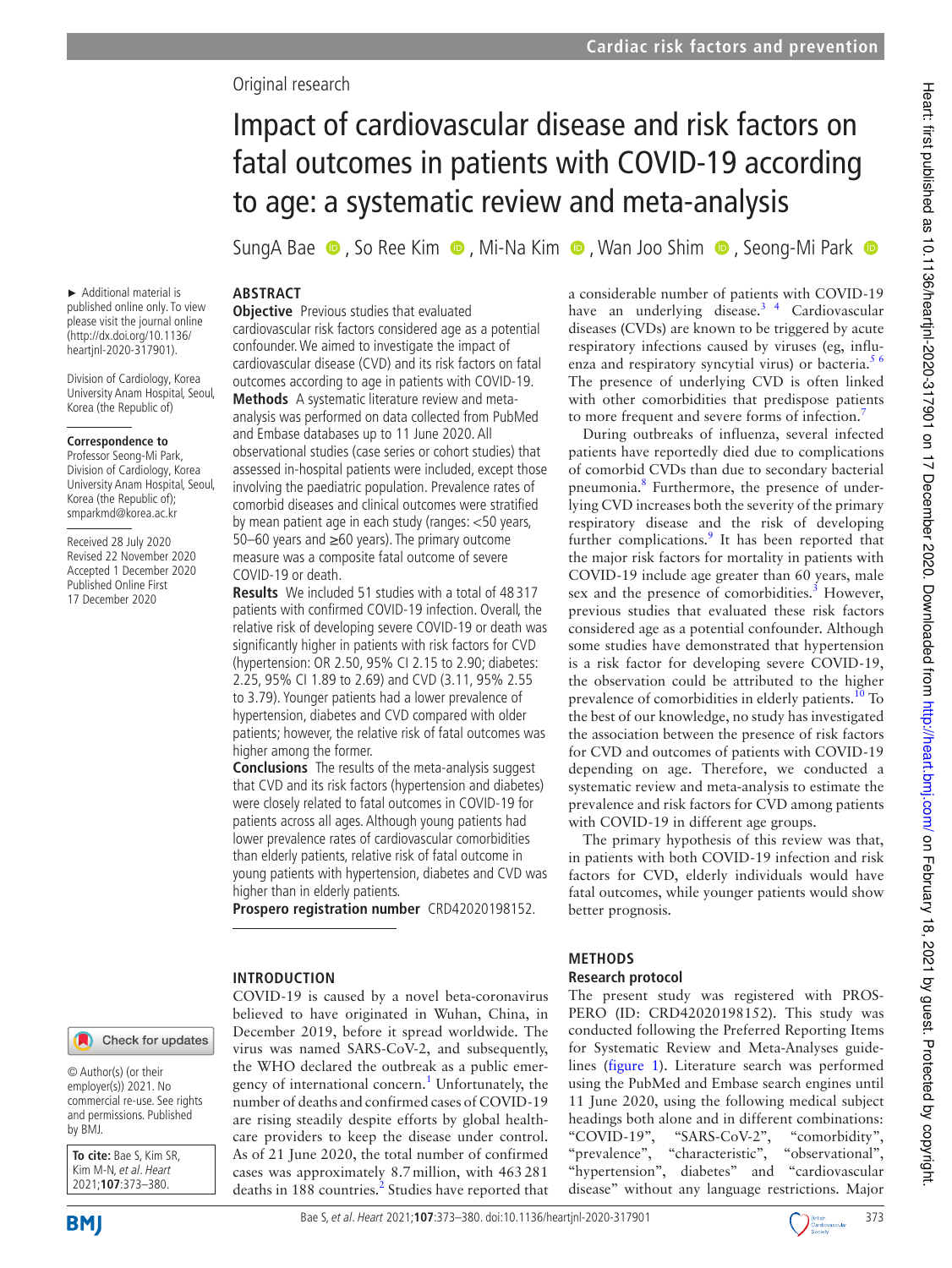

Figure 1 Preferred Reporting Items for Systematic Reviews and Meta-Analyses flow chart.

medical journals were also searched manually; we also searched for studies cited as references in relevant research articles in addition to systematic reviews of published, unpublished and ongoing studies (medRxiv, Research Square and Lancet preprint database). All observational studies (case series or cohort studies) conducted on in- hospital patients were included. The exclusion criteria comprised studies: (1) on paediatric populations (age 17 years or younger), (2) that did not include information on clinical outcomes, (3) that investigated the same cohort, (4) that only included mortality cases and (5) that did not have description on age of the patients.

Each abstract or title based on results of the electronic search was screened by pairs of independent reviewers (SAB, S-MP, SRK and M-NK); full articles of potentially eligible studies were acquired and assessed by these reviewers, who then selected the studies to be included in our review. Discrepancies between the reviewers were resolved through discussion. If a consensus could not be reached, another reviewer (WJS) was consulted to resolve the disagreement.

#### **Data extraction and assessment of study quality**

Using a piloted form, we collected data on patient characteristics, study quality and clinical outcomes in patients with laboratoryconfirmed COVID-19, indicated by a positive SARS-CoV-2-RT-PCR test. The definition of hypertension or diabetes used in this meta-analysis was history (comorbidity) of hypertension or diabetes. The definition of CVD used in this meta- analysis was history of CVD and its synonyms such as coronary artery disease or cardiac disease. The primary outcome measure was a composite fatal outcome of severe COVID-19 or death. Severe COVID-19 was defined as the presence of respiratory distress (respiratory distress (30 breaths or more per min), oxygen

saturation of ≤93% at rest,  $PaO_2/FiO_2$  ratio of 300mm Hg) or the need for ICU care (respiratory failure requiring mechanical ventilation, shock and/or multiorgan failure). $11$ 

The overall quality of each study was assessed using the Newcastle-Ottawa Quality Assessment Scale (NOS).<sup>12</sup> The NOS score for cohort studies ranges between 0 and 9, and a score greater than seven indicates high quality.

#### **Statistical analysis**

Wherever possible, prevalence rates and clinical outcomes were stratified by mean age for each study (range: <50 years, 50–60 years and ≥60 years). The mean age of the patients was calculated if the information was not presented directly in a study.<sup>13</sup> Forest plots of point estimates, including their 95% CI range, were used for graphical analysis. For the meta-analysis, pooled logistic regression with inverse-variance weighting was used for each study, and summary estimates were exponentiated. Estimates are expressed as ORs with 95% CI. A random-effects model was used considering the heterogeneity of patient characteristics and differences in the number of patients between studies. Sensitivity analysis was conducted by omitting one study at a time and evaluating the effect on the pooled results to analyse the extent of heterogeneity among the selected studies. The  $I^2$  statistic was then used to evaluate heterogeneity among the studies; a value of  $75\%$  or greater indicated high heterogeneity.<sup>14</sup> A metaregression model was constructed considering the risk of clinical outcomes as the dependent variable to demonstrate our hypothesis regarding the effects of age. Small- study effect or publication bias was assessed using funnel plots, Egger's test, Begg's test and sensitivity analysis based on study size. In the event of significant publication bias, adjusted publication bias was performed by the trim-and-fill method (Duval and Tweedie non-parametric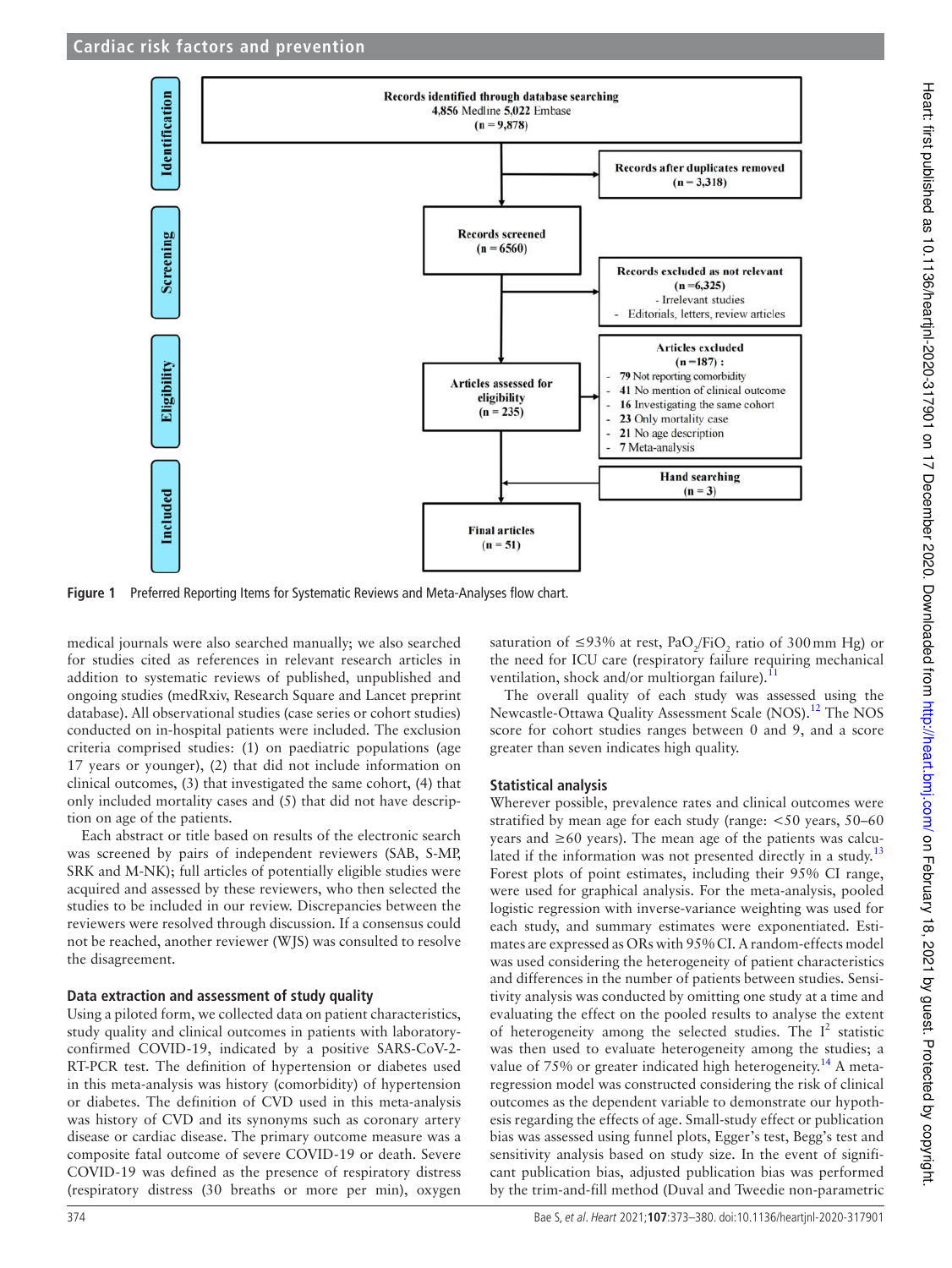

**Figure 2** Prevalence of hypertension and clinical outcomes by age.

method).<sup>15</sup> A p value <0.05 indicated evidence of bias. All data analyses were conducted using R software V.3.5.0 (R Foundation for Statistical Computing, Vienna, Austria).

#### **RESULTS**

#### **Study characteristics**

The online literature search identified 6,560 studies. Three additional studies were identified by manual search (figure 1). Review of all studies until 11 June 2020 was performed, and 51 studies were considered eligible for analysis, with a total of 48,317 patients with COVID-19. All studies were observational (10 prospective and 41 retrospective). Thirty- seven studies were from China (patients, n=13,273), seven from the USA  $(n=14,925)$ , six from Italy  $(n=2,927)$ , and three each from the UK and Iran. The median age of the patients was 56 years, and 58.1% were men (online supplemental table 2).

#### **Hypertension**

The overall prevalence of hypertension in all the studies was 26.19% (95% CI 21.76 to 31.16) and was found to increase with age, wherein 15.57%, 26.81% and 46.95% of the patients aged  $<$  50 years, 50–60 years and  $\geq$  60 years, respectively, were found to have the condition (figure 2A, online supplemental figure 1). Meta-analysis showed that comorbid hypertension conferred a high risk of developing severe COVID-19 (35.7% vs 20.3%, OR 2.42, 95% CI 1.98 to 2.96), death (26.1% vs 9.4%, OR 2.60, 95% CI 2.11 to 3.20) and overall fatal outcomes in patients across all age groups (31.0% vs 13.8%, OR 2.50, 95% CI 2.15 to 2.90) (figure 2B, online supplemental figures 2–5). However, patients younger than 50 years of age had a higher risk of developing fatal outcomes (22.9% vs 10.3%, OR 3.49, 95% CI 2.49 to 4.88) compared with those older than 60 years (34.7% vs 21.3%, OR 1.86, 95% CI 1.55 to 2.23).

#### **Diabetes**

The overall prevalence of diabetes in 48 studies was 15.16% (95% CI 12.88 to 17.77) and was found to increase with age, wherein 10.0%, 15.3% and 23.7% of the patients aged  $\lt 50$ years, 50–60 years and ≥60 years, respectively, suffered from the condition (figure 3A, online supplemental figure 6). Metaanalysis showed that the presence of diabetes conferred a high risk of developing severe COVID-19 (37.7% vs 22.5%, OR 2.47, 95% CI 1.86 to 3.27), death (27.1% vs 18.3%, OR 2.11, 95% CI 1.63 to 2.73) and fatal outcomes in patients across all age groups (29.9% vs 19.3%, OR 2.25, 95% CI 1.89 to 2.69) (figure 3B, online supplemental figures 7–10). However, patients younger than 50 years of age had a higher risk of developing fatal outcomes (26.7% vs 10.9%, OR 3.49, 95% CI, 2.24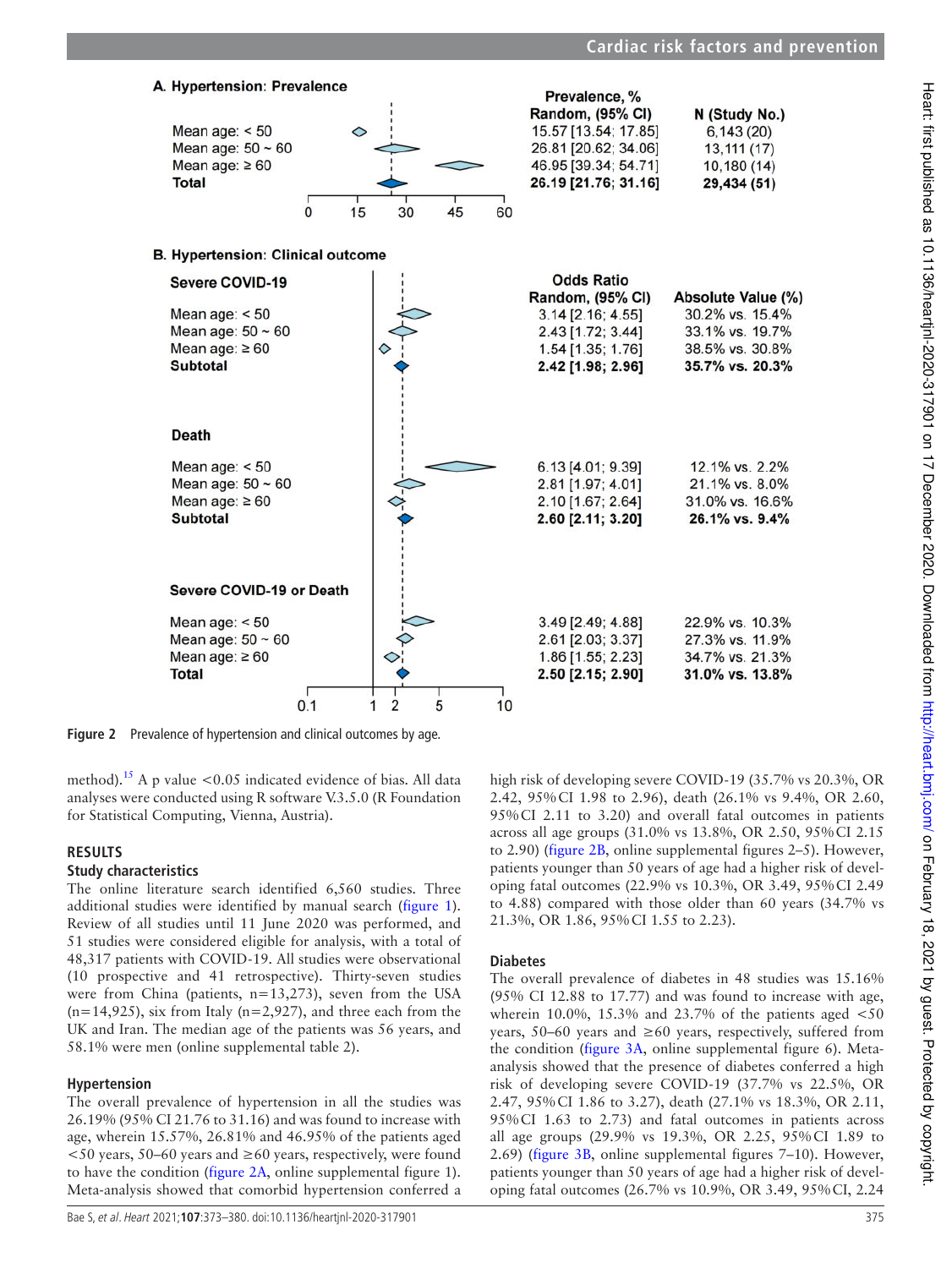

**Figure 3** Prevalence of diabetes and clinical outcomes by age.

to 5.45) than those older than 60 years (31.6% vs 25.0%, OR 1.65, 95% CI 1.34 to 2.03).

#### **Cardiovascular disease**

Overall prevalence of CVD in 44 studies was 8.33% (95% CI 6.32 to 10.91) and the prevalence was found to increase with age, wherein 4.51%, 9.26% and 15.02% of the patients aged  $<$  50 years, 50–60 years and  $\geq$  60 years, respectively, were found to have CVD (figure 4A, online supplemental figure 11). Results of the analysis showed that patients with COVID-19 and CVD had a high risk of developing severe disease (44.4% vs 23.3%, OR 3.15, 95% CI 2.34 to 4.25), death (35.7% vs 17.6%, OR 3.23, 95% CI 2.28 to 4.57) and fatal outcomes (37.1% vs 19.3%, OR 3.11, 95% CI 2.55 to 3.79) (figure 4B, online supplemental figures 12–15). Patients younger than 50 years of age had a higher risk of developing fatal outcomes (35.7% vs 10.9%, OR 5.66, 95% CI, 4.12 to 7.79) compared with those aged over 60 years (37.1% vs 23.8%, OR 2.10, 95% CI 1.68 to 2.61).

#### **Meta-regression and sensitivity analyses**

Random- effects meta-regression analysis demonstrated that the association between younger age and poor composite outcomes was affected by hypertension, diabetes and CVD (for all three parameters:  $p < 0.0001$ ) (figure 5). Sensitivity analysis based on

study size and omission of individual studies yielded results that remained consistent with those of the primary analyses (online supplemental tables 4–7).

## **DISCUSSION**

This systematic review and meta-analysis showed that risk factors for CVD (hypertension and diabetes) and CVD itself were significantly associated with fatal outcomes in patients with COVID-19 across all age groups. Although young patients (<50 years) had a lower prevalence of these comorbidities than elderly patients ( $\geq 60$  years), their relative risk of developing a fatal outcome was higher than that of elderly patients.

#### **Cardiovascular risk factors, CVD and COVID-19**

Previous studies have demonstrated that patients with CVD or related risk factors were at significantly higher risk of developing poor clinical outcomes following COVID-19. The findings of the reviewed studies indicated that patients with underlying diseases were more vulnerable to COVID-19 as their comorbidities predispose them to infection and make them more likely to develop severe disease.<sup>16–18</sup> Upon infection with SARS-CoV-2, an initial immune response is activated to protect the body from further viral invasion and growth, which occurs in the parenchyma of the lung and other epithelial sites. This immune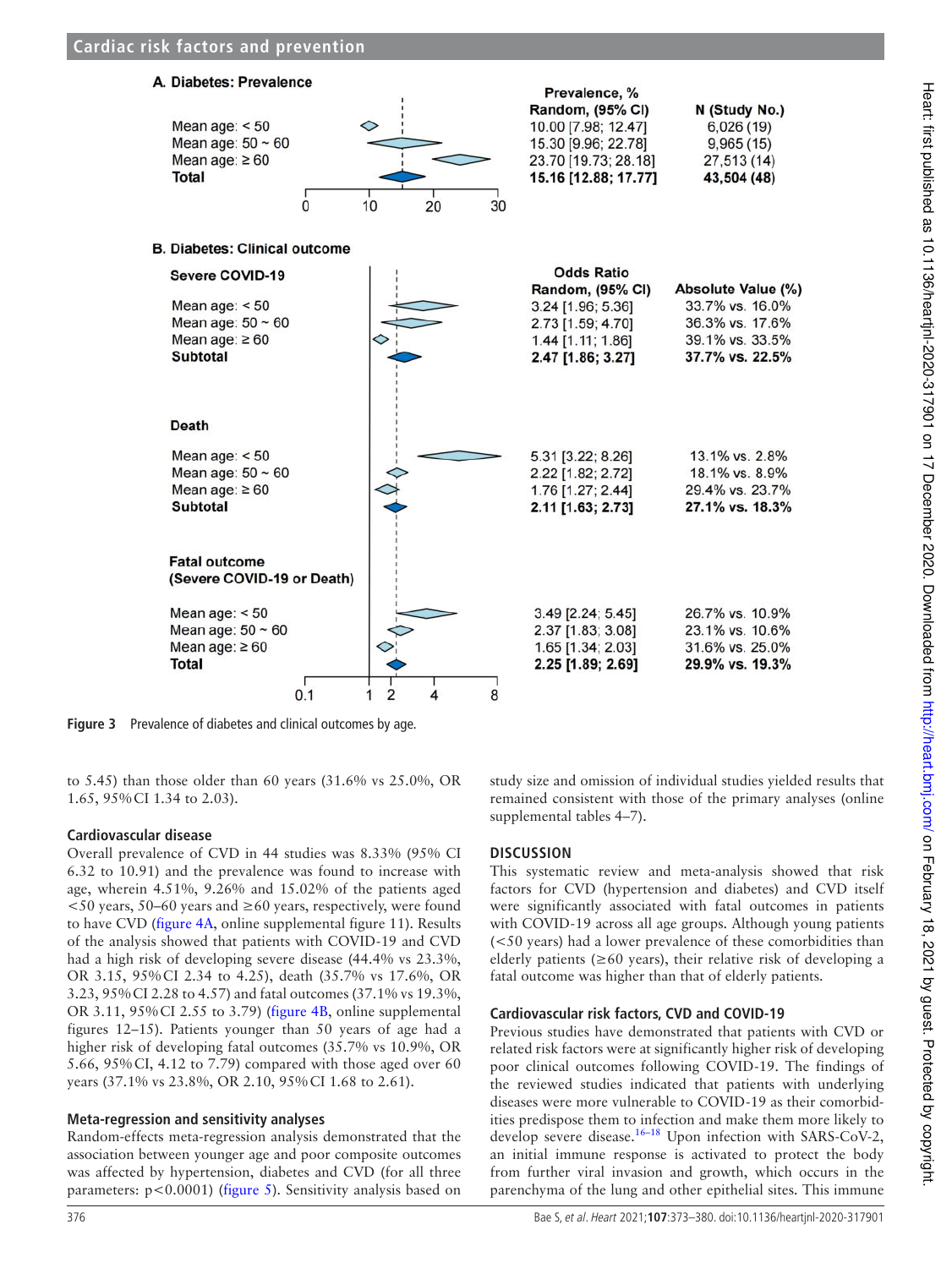

**Figure 4** Prevalence of cardiovascular disease and clinical outcomes by age.

response is associated with the appearance of mild symptoms and coincides with the activation of monocytes and macrophages. The ensuing inflammatory response causes blood vessel dilation, increased endothelial permeability and leucocytoplania. These events eventually lead to pulmonary distress with the development of parenchymal damage, fluid extravasation and hypoxaemia, ultimately causing increased stress on the cardiovascular system. Amplification of the host inflammatory response eventually leads to systemic inflammatory response syndrome.<sup>19</sup>

A study reported that the cardiovascular system was the main target of the virus, and it was also the most significant comorbid condition in all phases of COVID-19 infection.<sup>20</sup> Evidence collected over time demonstrated that the heart may be the immediate target of SARS-CoV- $2^{21}$ ; and approximately 40% of the deaths in hospitalised, critically ill patients with COVID-19 in Wuhan, China, were associated with myocardial damage or heart failure.<sup>22</sup> Cox regression analysis revealed that the mortality rate of patients with acute cardiac damage was higher than that of patients with chronic lung disease or a history of CVD.<sup>23 24</sup> Pathologically, SARS-CoV-2 infection is known to induce endothelial inflammation in various organs due to both viral infection and the host's own immune response.<sup>25</sup> Thus, it is reasonable to conclude that patients with CVD or risk factors for CVD are more susceptible to COVID-19 infection. Furthermore, the cardiac injury caused by the comorbid condition and

the infection itself significantly contributes to the development of adverse outcomes such as severe acute respiratory distress syndrome.

#### **Impact of cardiovascular risk factors and CVD in young patients with COVID-19**

To the best of our knowledge, the case fatality rate (CFR) of COVID-19 increases with age. Our review of literature indicates that the CFR of this infection is less than 1% among patients younger than 50 years of age, while the rates are 1.3%, 3.6%, 8% and up to 14.8% among patients in their 50 s, 60 s, 70 s and 80 s, respectively.<sup>26</sup> Additionally, the CFRs of patients with CVD, diabetes, hypertension and cancer were 10.5%, 7.3%, 6% and 5.6%, respectively, while that of patients without any comorbid condition was only  $0.9\%$ .<sup>26</sup>

Based on the results of our age-stratified meta-analysis, young patients with CVD or risk factors for CVD (hypertension and diabetes) were at a higher risk of developing poor clinical outcomes than older patients. Several possible causes have been considered based on the results of previous studies; however, the exact cause remains to be established. A randomised study conducted in Denmark on 13,016 patients with hypertension reported that young patients (<50 years of age) had lesser awareness regarding hypertension and did not comply with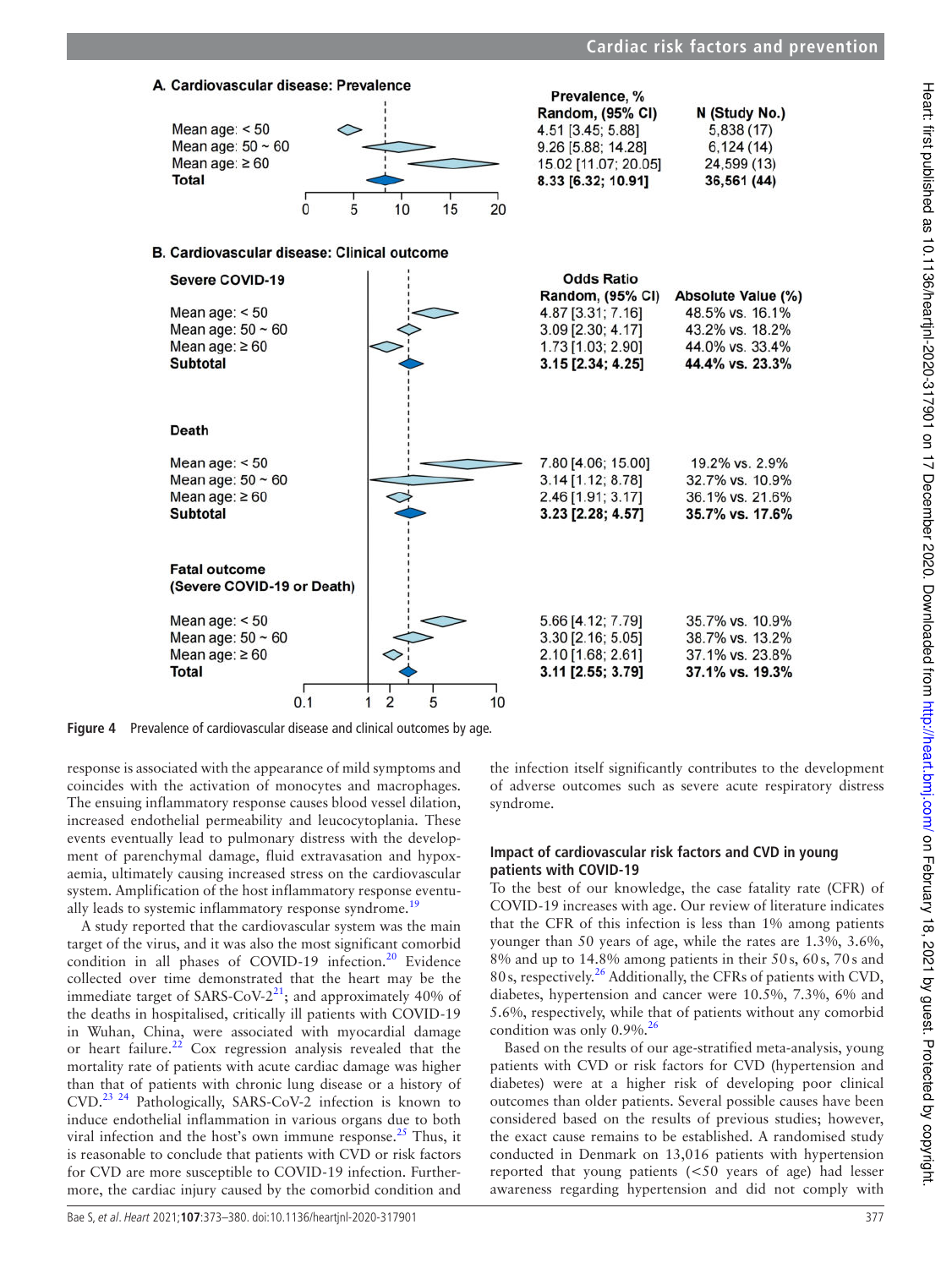



Age, years Figure 5 Meta-regression analysis of risk of fatal outcomes.

compared with older patients.<sup>27</sup> Another large prospective cohort study reported that young patients with hypertension had a higher prevalence of CVD and associated mortality rate than elderly patients. $28$  Furthermore, young patients with diabetes had higher prevalence of obesity and hypertriglyceridaemia as well as poorer glycaemic control, both initial and ongoing, than elderly patients (aged 50–70 years). Additionally, based on observations during follow- ups after initiation of treatment, achievement of glycaemic control was reported to be more difficult in younger patients than in the elderly.<sup>29</sup> The prevalence of thrombophilia with high levels of coagulation factors was also significantly higher in young patients with CVD than among those in the healthy control group.<sup>30</sup>Andreotti and Becker, in a study that focused on young patients with arterial thrombosis, found that the prevalence of thrombophilic gene polymorphisms was significantly higher in these patients than among those in the control group. $31$  Autopsy results of patients infected with COVID-19 revealed widespread thrombosis with microangiopathy. Furthermore, the presence of microthrombi in capillaries

was nine times higher in patients with COVID-19 than in those with influenza.<sup>32</sup> It is plausible that patients with atherogenic and thrombophilic conditions have poorer prognosis due to increased metabolic demand and decreased cardiac reserves secondary to SARS-CoV-2 infection.

#### **Association between cardiovascular comorbidities and cytokine storm in young patients with COVID-19**

Characteristics of severe COVID-19 infection include hyperinflammatory syndrome, cytokine storm, acute respiratory distress syndrome and pulmonary, cardiac and/or renal damage. 'Cytokine storm' is a phenomenon wherein patients, usually those in advanced stages of COVID-19 infection, develop a rapid and uncontrollable inflammatory signalling cascade. $33$  It occurs in response to sustained hyperinflammation and can cause hypercoagulability in the microvasculature, which may lead to tissue injury, disseminated intravascular coagulation and multiorgan failure.<sup>34 35</sup> Pre-existing organ damage due to comorbid CVD exacerbates the cytokine storm-induced organ damage.<sup>36-38</sup> While these comorbidities are usually age related, the prevalence of hypertension and diabetes in young people continues to increase due to obesity, caused by sedentary lifestyle and a processed food diet, which in turn increases the risk of developing CVD.39 40 Furthermore, young patients tend to neglect fever or respiratory symptoms and do not seek medical help early in the course of COVID-19 infection.<sup>41</sup> In summary, age itself or age- related diseases act as risk factors in elderly patients, while CVD and its risk factors are associated with a higher mortality rate in younger patients. This suggests that strict management of comorbid conditions can reduce mortality in both young and elderly patients.

This study has numerous strengths: a large sample of patients was assessed; all baseline characteristics of patients with COVID-19 were thoroughly evaluated; data from major biomedical literature were reviewed, which minimised the potential publication bias and other confounding factors. However, several limitations of this review should also be noted. First, this is a meta-analysis at the study level, and we could not properly assess the role of confounding factors. Since we stratified the data based on the mean age of patients in each study, various age groups were unavoidably combined. Nevertheless, we conducted a sensitivity analysis to overcome this limitation. Second, the criteria to determine whether a patient had severe or non-severe infection were not standardised. So, we defined severe COVID-19 based on the report of the WHO-China Joint Mission on Coronavirus Disease 2019. We categorised severe COVID-19 into presence of respiratory distress, need for ICU care and both. Third, results of contour-enhanced funnel plot and the Egger's test performed to analyse the risk of small-study effect were found to be significant in the total group of hypertension, diabetes and CVD (online supplemental figure 16, table 3). However, results of the Begg's test and trim-and-fill analysis did not reveal any evidence of small-study effect, and the results of sensitivity analysis based on study size remained consistent with those of the primary analyses.<sup>15</sup> Fourth, there is a possibility that patients with multiple comorbidities were also included in the study. Fifth, the younger patients in death has a relatively extremely low  $I^2$  value compared with other groups. For this reason, we thought that the younger group had a lower comorbidity rate than elderly, and the event rate according to comorbidity was more pronounced. Therefore, it is important to show these results in a well- designed large cohort.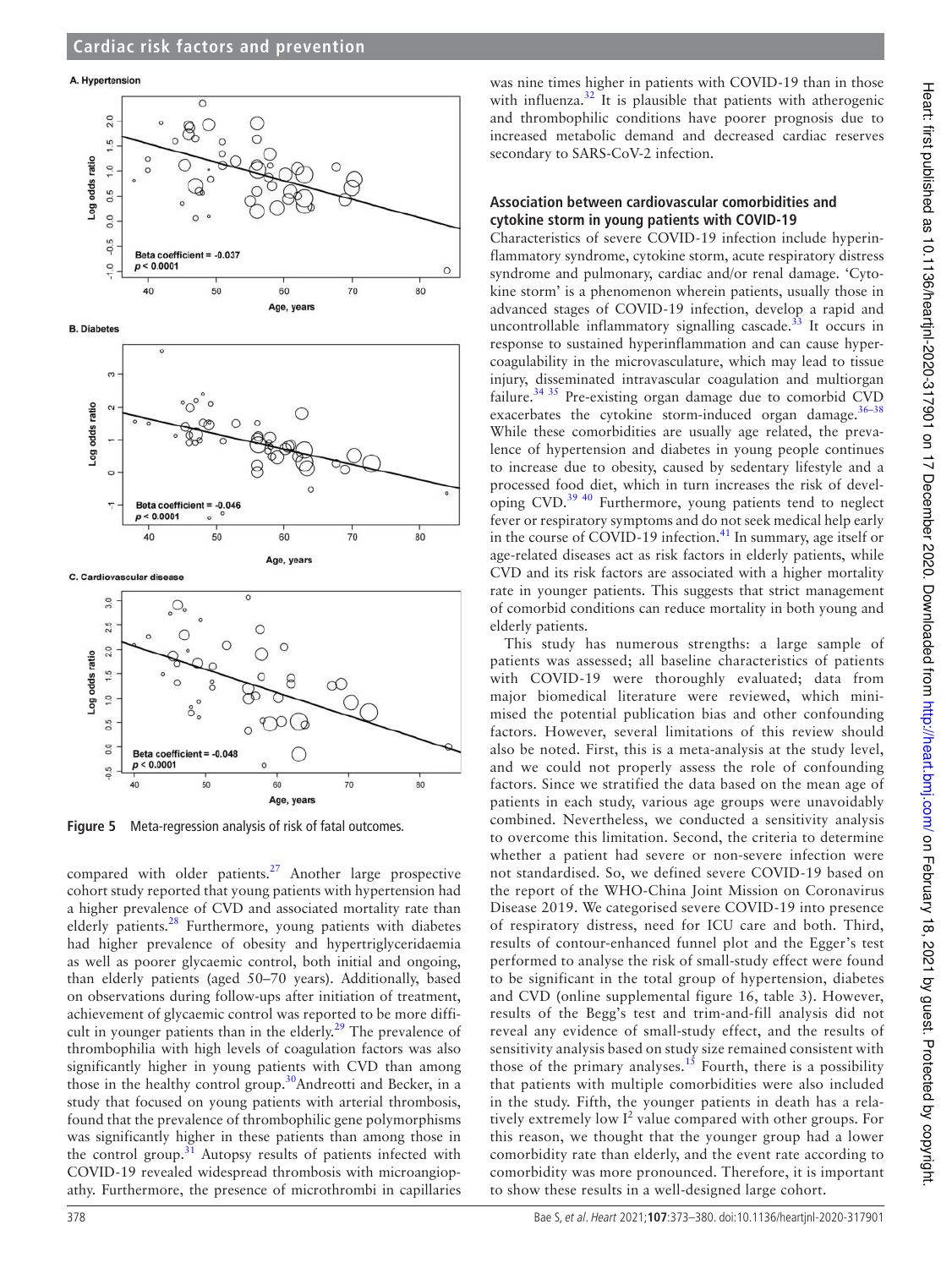Based on the results of our meta-analysis, CVD and the associated risk factors (hypertension and diabetes) were closely related to fatal outcomes in patients with COVID-19 across all age groups. Although young patients had lower prevalence rates of cardiovascular comorbidities than elderly patients, relative risk of fatal outcome in young patients with hypertension, diabetes and CVD was higher than in elderly patients.

#### **Key messages**

## **What is already known on this subject?**

- ► Age greater than 60 years and the presence of comorbidities are established risk factors for mortality in patients with COVID-19.
- ► Several patients die of comorbid cardiovascular disease (CVD) than of secondary bacterial pneumonia in event of influenza outbreaks. Furthermore, underlying CVD increases the severity and risk of developing complications from primary respiratory syndrome.
- ► However, previous observational studies that evaluated these risk factors considered age as a potential confounding factor.
- ► To the best of our knowledge, there are no comprehensive studies that have investigated the association between cardiovascular risk factors and critical outcomes of patients with COVID-19 based on age.

## **What might this study add?**

- ► CVD and its risk factors (hypertension and diabetes) were significantly associated with fatal outcomes in patients with COVID-19 across all ages.
- ► Although young patients (<50 years) had a lower prevalence of cardiovascular comorbidities compared with elderly patients (≥60 years), their relative risk of developing fatal outcomes was higher than that of elderly patients.

## **How might this impact on clinical practice?**

► Among the patients with COVID-19, we need to pay special attention to young patients with cardiovascular comorbidities as well as the elderly.

**Acknowledgements** The authors would like to thank Professor Juneyoung Lee for his statistical expertise.

**Contributors** SAB, SRK, M- NK and S- MP conceived the idea of the study. SAB and S-MP screened the studies and performed data extraction. SAB performed the statistical analysis, and S-MP supervised the analysis. SAB, S-MP, SRK, M-NK and WJS interpreted the findings. SAB drafted the manuscript; S-MP critically reviewed the manuscript, and SAB revised the manuscript for final submission. All authors have approved the final draft of the manuscript. S- MP and SAB are guarantors. S- MP accepts full responsibility for the work and conduct of the study, has access to the data and controls the decision to publish. The corresponding author attests that all listed authors meet the authorship criteria and that no others meeting the criteria have been omitted.

**Funding** The authors have not declared a specific grant for this research from any funding agency in the public, commercial or not-for-profit sectors.

**Competing interests** None declared.

**Patient consent for publication** Not required.

**Data availability statement** All data relevant to the study are included in the article or uploaded as supplementary information. Additional data are available from the corresponding author on reasonable request.

**Supplemental material** This content has been supplied by the author(s). It has not been vetted by BMJ Publishing Group Limited (BMJ) and may not have been peer- reviewed. Any opinions or recommendations discussed are solely those of the author(s) and are not endorsed by BMJ. BMJ disclaims all liability and responsibility arising from any reliance placed on the content. Where the content

includes any translated material, BMJ does not warrant the accuracy and reliability of the translations (including but not limited to local regulations, clinical guidelines, terminology, drug names and drug dosages), and is not responsible for any error and/or omissions arising from translation and adaptation or otherwise.

This article is made freely available for use in accordance with BMJ's website terms and conditions for the duration of the covid-19 pandemic or until otherwise determined by BMJ. You may use, download and print the article for any lawful, non- commercial purpose (including text and data mining) provided that all copyright notices and trade marks are retained.

#### **ORCID iDs**

SungA Bae http://orcid.org/0000-0003-1484-4645 So Ree Kim http:// orcid. org/ 0000- 0002- 3164- 3258 Mi-Na Kim http://orcid.org/0000-0001-6589-5122 Wan Joo Shim http://orcid.org/0000-0002-2467-3336 Seong-Mi Park http://orcid.org/0000-0002-6710-685X

## **REFERENCES**

- 1 World Health Organization. Novel coronavirus- China. Available: https://www. who. int/ csr/don/12-january-2020-novel-coronavirus-china/en/ [Accessed 12 Jan 2020].
- 2 Coronavirus COVID-19 global cases. Available: https://coronavirus.jhu.edu/map.html 3 Fauci AS, Lane HC, Redfield RR. Covid-19 - Navigating the Uncharted. N Engl J Med
- 2020;382:1268–9. 4 Epidemiology Working Group for NCIP Epidemic Response, Chinese Center for Disease Control and Prevention. [The epidemiological characteristics of an outbreak of 2019 novel coronavirus diseases (COVID-19) in China]. Zhonghua Liu Xing Bing Xue Za Zhi 2020;41:145–51.
- 5 Cowan LT, Lutsey PL, Pankow JS, et al. Inpatient and outpatient infection as a trigger of cardiovascular disease: the ARIC study. J Am Heart Assoc 2018;7:e009683.
- 6 Madjid M, Miller CC, Zarubaev VV, et al. Influenza epidemics and acute respiratory disease activity are associated with a surge in autopsy- confirmed coronary heart disease death: results from 8 years of autopsies in 34,892 subjects. Eur Heart J 2007;28:1205–10.
- Dhainaut J-F, Claessens Y-E, Janes J, et al. Underlying disorders and their impact on the host response to infection. Clin Infect Dis 2005;41 Suppl 7:S481-9.
- 8 Practice Statement: Guidelines for Position Descriptions and Performance Appraisal Nursing Practice Statement NP 04 - Developed: 9/84 - Revised: 10/16. Ohio Nurses Rev 2017;92:16–17.
- 9 Badawi A, Ryoo SG. Prevalence of comorbidities in the middle East respiratory syndrome coronavirus (MERS-CoV): a systematic review and meta-analysis. Int J Infect Dis 2016:49:129-33.
- 10 Vaduganathan M, Vardeny O, Michel T, et al. Renin-Angiotensin-Aldosterone system inhibitors in patients with Covid-19. N Engl J Med 2020;382:1653-9.
- 11 World Health Organization. Report of the WHO- China joint mission on coronavirus disease 2019 COVID-19 report; 2019.
- 12 Wells GA, Shea B, O'Connell D, et al. The Newcastle-Ottawa Scale (NOS) for assessing the quality of nonrandomised studies in meta- analyses, 2000. Available: http://www. ohri.ca/programs/clinical\_epidemiology/oxford.asp
- 13 Hozo SP, Djulbegovic B, Hozo I. Estimating the mean and variance from the median, range, and the size of a sample. BMC Med Res Methodol 2005;5:13.
- 14 Higgins JPT, Thompson SG. Quantifying heterogeneity in a meta-analysis. Stat Med 2002;21:1539–58.
- 15 Duval S, Tweedie R. Trim and fill: a simple funnel- plot- based method of testing and adjusting for publication bias in meta-analysis. Biometrics 2000;56:455-63.
- 16 Madjid M, Safavi-Naeini P, Solomon SD, et al. Potential effects of coronaviruses on the cardiovascular system: a review. JAMA Cardiol 2020;5:831-40.
- 17 Huang I, Lim MA, Pranata R. Diabetes mellitus is associated with increased mortality and severity of disease in COVID-19 pneumonia - A systematic review, meta- analysis, and meta-regression. Diabetes Metab Syndr 2020;14:395-403.
- 18 Pranata R, Huang I, Lim MA, et al. Impact of cerebrovascular and cardiovascular diseases on mortality and severity of COVID-19–systematic review, meta- analysis, and meta-regression. J Stroke Cerebrovasc Dis 2020;29:104949.
- 19 Channappanavar R, Perlman S. Pathogenic human coronavirus infections: causes and consequences of cytokine storm and immunopathology. Semin Immunopathol 2017;39:529–39.
- 20 Böhm M, Frey N, Giannitsis E, et al. Coronavirus disease 2019 (COVID-19) and its implications for cardiovascular care: expert document from the German cardiac Society and the world heart Federation. Clin Res Cardiol 2020;109:1446-59.
- 21 Zeng J-H, Liu Y-X, Yuan J, et al. First case of COVID-19 complicated with fulminant myocarditis: a case report and insights. Infection2020;48:773–7.
- 22 Ruan Q, Yang K, Wang W, et al. Correction to: clinical predictors of mortality due to COVID-19 based on an analysis of data of 150 patients from Wuhan, China. Intensive Care Med 2020;46:1294–7.
- 23 Varshney AS, Berg DD, Katz JN, et al. Use of temporary mechanical circulatory support for management of cardiogenic shock before and after the United network for organ sharing donor heart allocation system changes. JAMA Cardiol 2020;5:703-8.